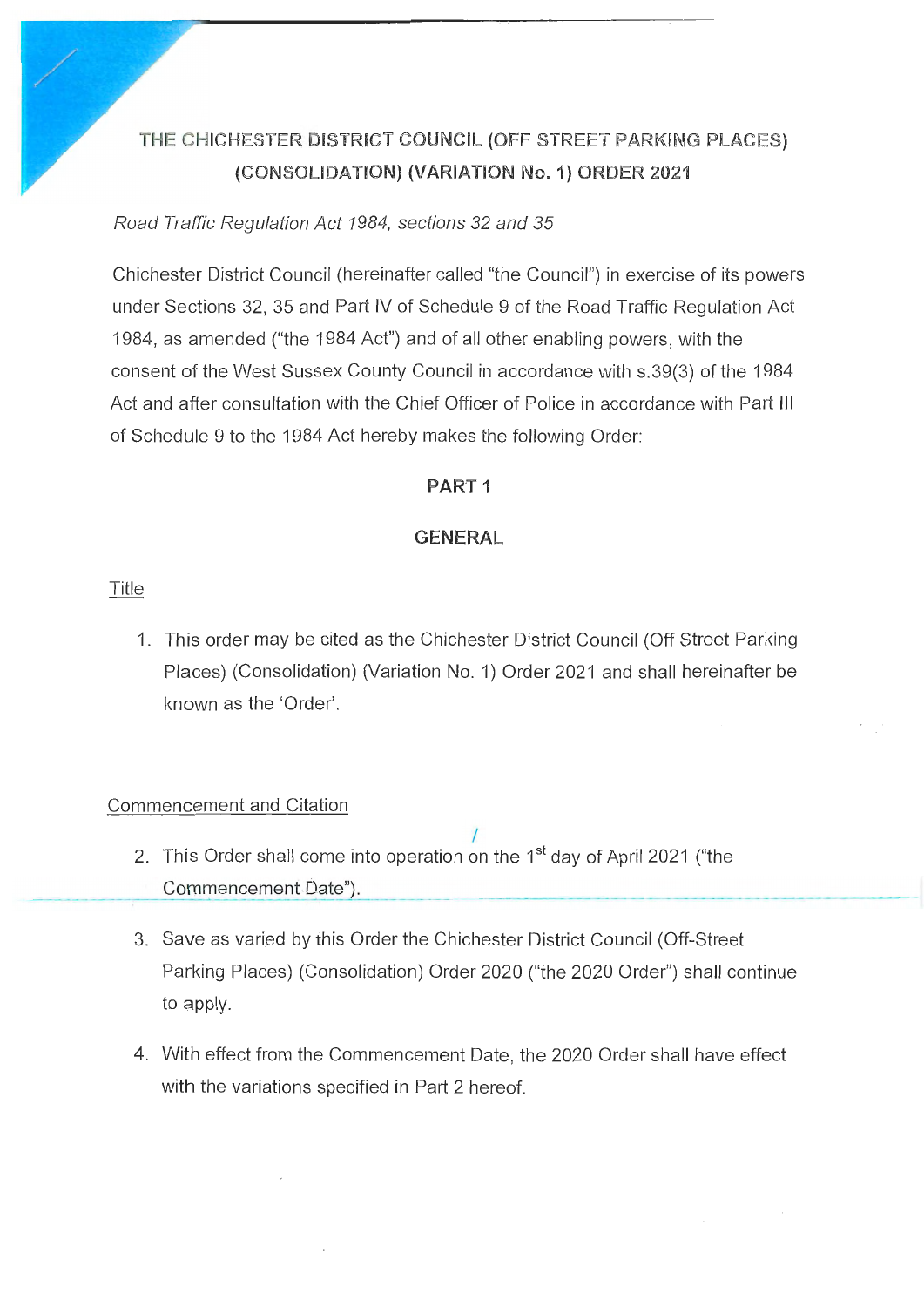## **PART2**

#### **VARIATIONS**

- 1. Schedule 7 of the 2020 Order shall be removed and replaced with the document labelled 'Schedule 7' annexed hereto.
- 2. The definition of 'Charges for set periods' in clause 28 of the 2020 Order shall be removed and replaced with the following:

Where a charge is specified for a period, the whole of that charge shall be due and payable for the use of the parking place for all or any part of that period. The person in charge of the vehicle is liable for the specified period selected prior to payment and refunds will not be issued for a period inadvertently selected in excess of the desired duration.

GIVEN under the Common Seal of Chichester District Council on the 10<sup>th</sup> day of February 2021

THE COMMON SEAL of **CHICHESTER DISTRICT COUNCIL** 

Affixed in the presence of:

Signature.

Authorised Officer

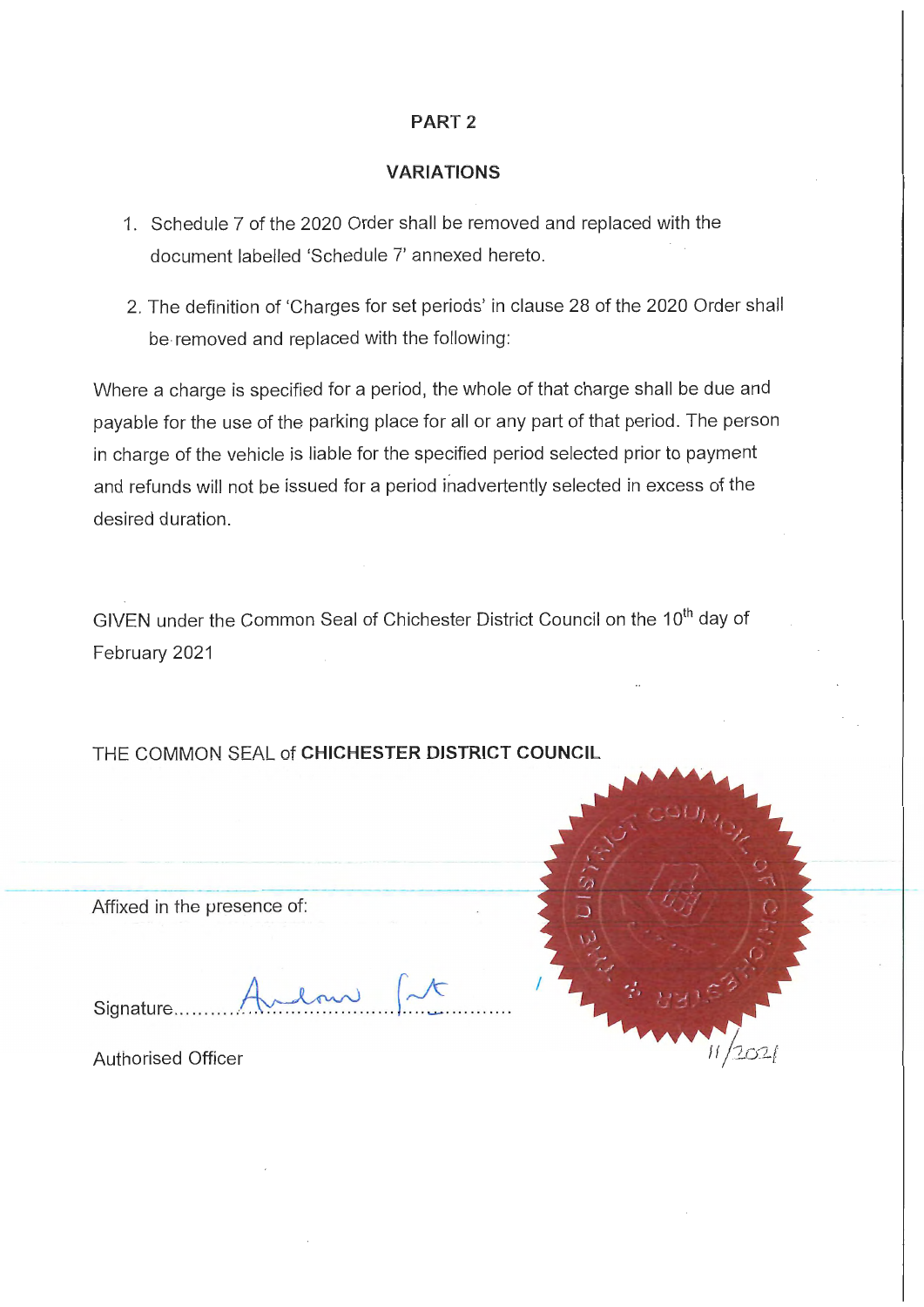## SCHEDULE 7 - SCALE OF CURRENT CHARGES

| Name of parking place                                                                                     | <b>Classes of</b><br>vehicles | Days of<br>operation<br>(Hours of<br>operation) | <b>Charging days</b><br>(Charging hours)       | Pay on foot or pay<br>and display parking<br>place | Scale of charges                                                                                                                                               |
|-----------------------------------------------------------------------------------------------------------|-------------------------------|-------------------------------------------------|------------------------------------------------|----------------------------------------------------|----------------------------------------------------------------------------------------------------------------------------------------------------------------|
|                                                                                                           |                               |                                                 | CHICHESTER CITY PAY AND DISPLAY PARKING PLACES |                                                    |                                                                                                                                                                |
| <b>CHICHESTER CITY - Central Short Stay</b>                                                               |                               |                                                 |                                                |                                                    |                                                                                                                                                                |
| Baffins Lane car park                                                                                     | None                          | All days                                        | Monday to<br>Saturday - 8.00am                 | Pay and display                                    | Up to 1 hour - $£2.00$<br>Up to 2 hours - £4.00                                                                                                                |
| Little London car park                                                                                    |                               | All hours                                       | to 6.00pm<br>Sunday - 10.00am<br>to 5.00pm     |                                                    | Up to 3 hours - £6.00<br>Up to 4 hours - £8.00<br>Up to 5 hours - $£10.00$<br>Up to 6 hours - $£12.00$<br>Up to 8 hours - £14.00<br>More than 8 hours - £16.00 |
| <b>CHICHESTER CITY - Short Stay</b>                                                                       |                               |                                                 |                                                |                                                    |                                                                                                                                                                |
| Cawley Priory car park<br>East Pallant car park                                                           | None                          | All days                                        | Monday to<br>Saturday - 8.00am                 | Pay and display                                    | Up to 30 minutes - 60p<br>Up to 1 hour - $£1.50$                                                                                                               |
| Market Avenue/St John's<br>Street car park<br>Orchard Street (part) car<br>park<br>South Pallant car park |                               | All hours                                       | to $6.00pm$<br>Sunday - 10.00am<br>to 5.00pm   |                                                    | Up to 2 hours - £2.80<br>Up to 3 hours - £4.50<br>Up to 4 hours - £6.00<br>Up to 5 hours - $£7.50$<br>Up to 6 hours - £9.00<br>Up to 8 hours - $£11.80$        |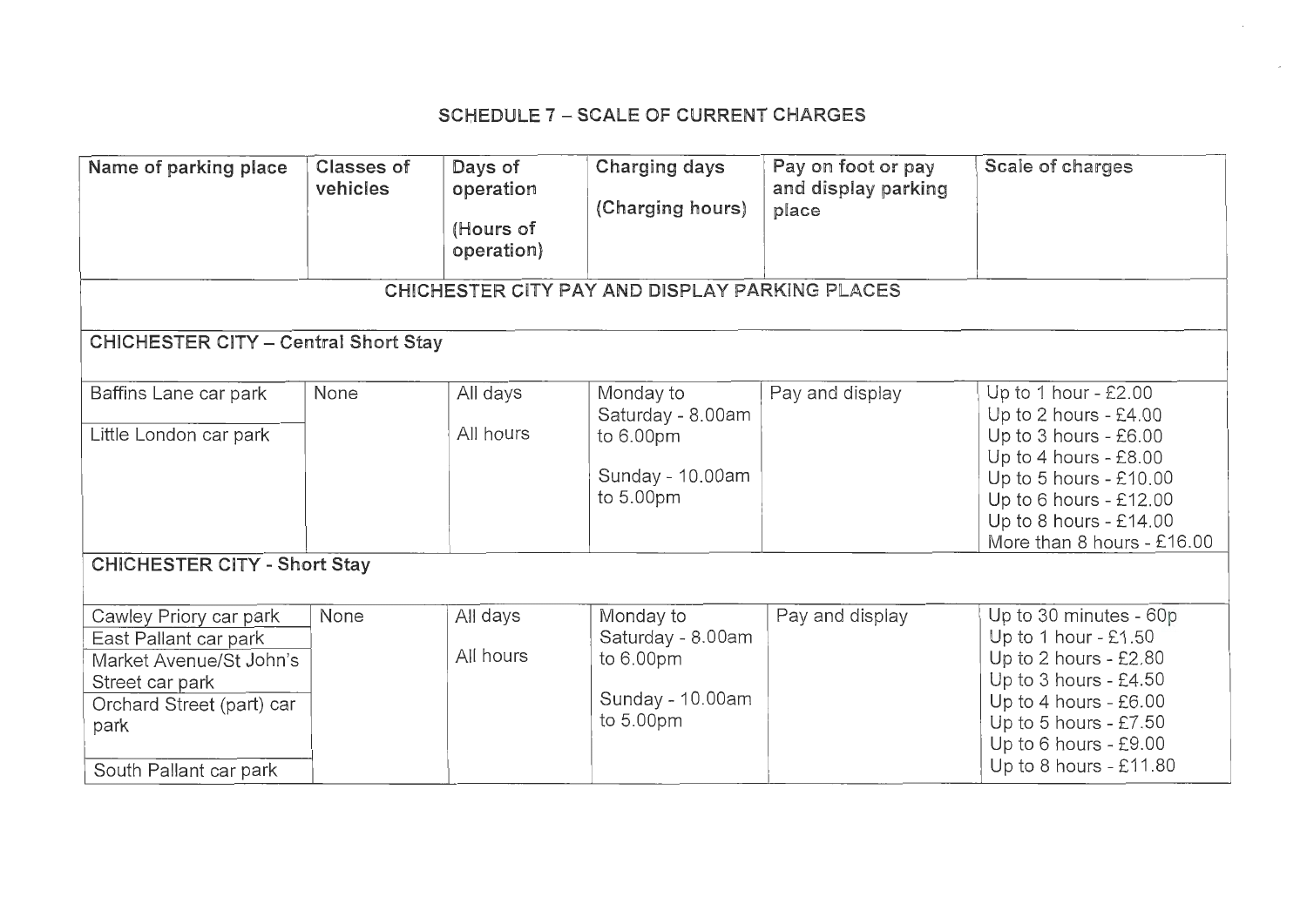| St Cyriacs car park                                                                                                                                     |               |                       |                                                                                                                      |                     | More than 8 hours - £14.00                                                                                                                                                                                                                |
|---------------------------------------------------------------------------------------------------------------------------------------------------------|---------------|-----------------------|----------------------------------------------------------------------------------------------------------------------|---------------------|-------------------------------------------------------------------------------------------------------------------------------------------------------------------------------------------------------------------------------------------|
| Market Avenue car park<br>(entire parking place)<br>Market Road car park<br>(entire parking place)<br>Orchard Street car park<br>(entire parking place) | None          | All days<br>All hours | Saturday - 8.00am<br>to 6.00pm<br>Sunday - 10.00am<br>to 5.00pm<br>Including bank<br>holidays and public<br>holidays | Pay and display     | Up to 30 minutes - 60p<br>Up to 1 hour $-$ £1.50<br>Up to 2 hours - £2.80<br>Up to 3 hours - $£4.50$<br>Up to 4 hours - £6.00<br>Up to 5 hours $-$ £7.50<br>Up to 6 hours - £9.00<br>Up to 8 hours - £11.80<br>More than 8 hours - £14.00 |
| New Park Road car park                                                                                                                                  | None          | All days<br>All hours | Monday to<br>Saturday - 8.00am<br>to 8.00pm<br>Sunday - 10.00am<br>to 5.00pm                                         | Pay and display     | Up to 30 minutes - 60p<br>Up to 1 hour - $£1.50$<br>Up to 2 hours - £2.80<br>Up to $3$ hours - £4.50<br>Up to 4 hours - £6.00<br>Up to 5 hours - $£7.50$<br>Up to 6 hours - £9.00<br>Up to 8 hours - £11.80<br>More than 8 hours - £14.00 |
| <b>CHICHESTER CITY - Long Stay</b>                                                                                                                      |               |                       |                                                                                                                      |                     |                                                                                                                                                                                                                                           |
| Avenue de Chartres car                                                                                                                                  | Vehicles less | All days              | Monday to                                                                                                            | Pay on foot parking | Up to 30 minutes - 60p                                                                                                                                                                                                                    |

 $\label{eq:1.1} \mathbf{v} = \mathbf{v} + \mathbf{v} + \mathbf{v} + \mathbf{v} + \mathbf{v} + \mathbf{v} + \mathbf{v} + \mathbf{v} + \mathbf{v} + \mathbf{v} + \mathbf{v} + \mathbf{v} + \mathbf{v} + \mathbf{v} + \mathbf{v} + \mathbf{v} + \mathbf{v} + \mathbf{v} + \mathbf{v} + \mathbf{v} + \mathbf{v} + \mathbf{v} + \mathbf{v} + \mathbf{v} + \mathbf{v} + \mathbf{v} + \mathbf{v} + \mathbf{v} + \mathbf{v} + \$ 

 $\mathcal{L}^{\text{max}}_{\text{max}}$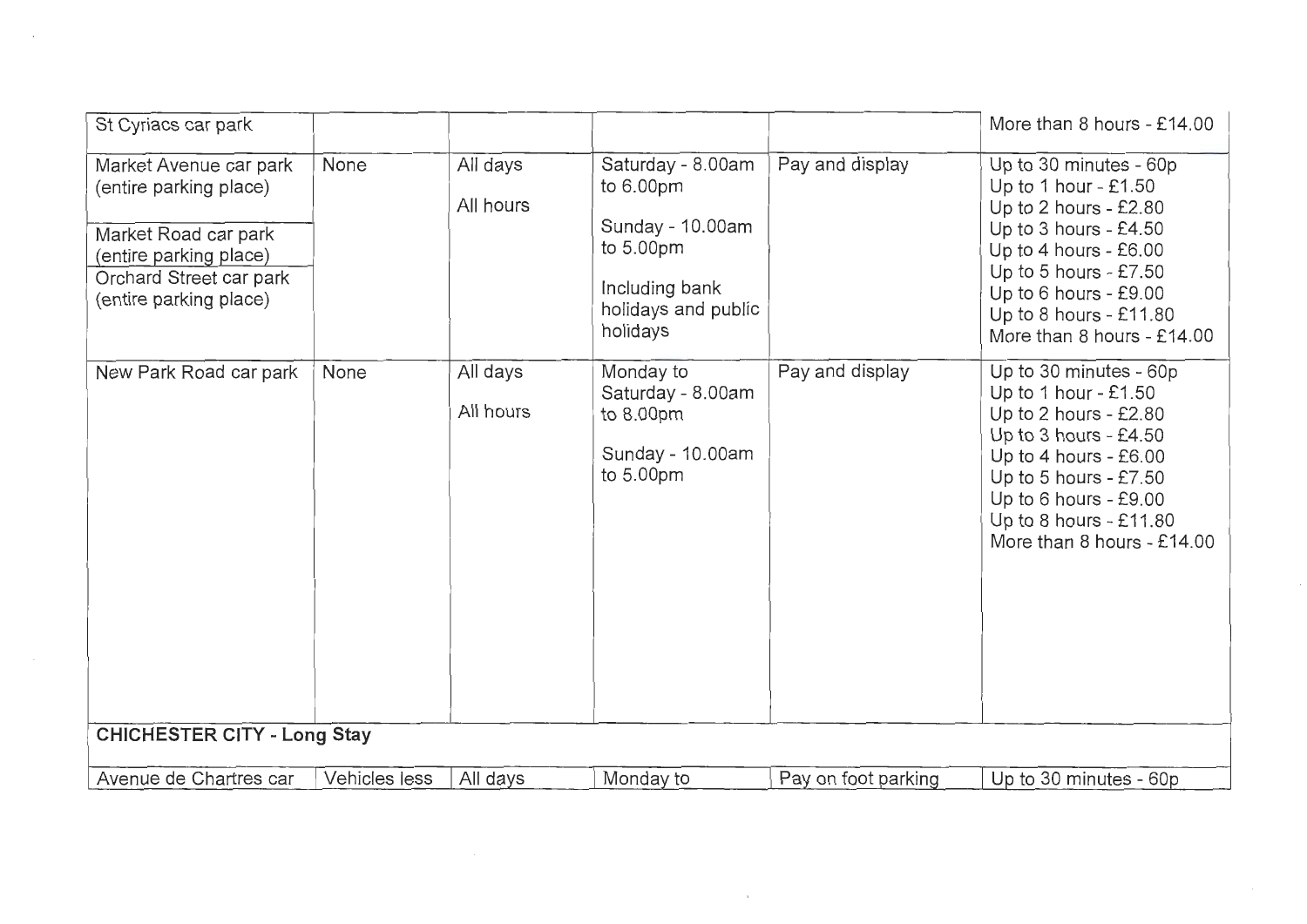| park                   | than 1.93m in     | All hours | Saturday - 8.00am   | place           | Up to 1 hour - 90p        |
|------------------------|-------------------|-----------|---------------------|-----------------|---------------------------|
|                        | height            |           | to 6.00pm           |                 | Up to 2 hours - $£1.80$   |
|                        |                   |           |                     |                 | Up to $3$ hours - £2.70   |
|                        |                   |           |                     |                 | Up to 4 hours - £3.60     |
|                        |                   |           |                     |                 | Up to 5 hours - £4.40     |
|                        |                   |           |                     |                 | Up to 6 hours - £5.00     |
|                        |                   |           |                     |                 | More than 6 hours - £6.10 |
|                        | $\sim 10^{11}$ km |           | Sunday - 10.00am    |                 | Up to 3 hours - £1.00     |
|                        |                   |           | to 5.00pm           |                 | Up to 4 hours - $£2.00$   |
|                        |                   |           |                     |                 | More than 4 hours - £3.00 |
| Basin Road car park    | None              | All days  | Monday to           | Pay and display | Up to 30 minutes - 60p    |
|                        |                   |           | Saturday - 8.00am   |                 | Up to 1 hour - 90p        |
| Cattle Market car park |                   | All hours | to 6.00pm           |                 | Up to 2 hours - £1.80     |
|                        |                   |           |                     |                 | Up to 3 hours - $£2.70$   |
|                        |                   |           |                     |                 | Up to 4 hours - £3.60     |
|                        |                   |           |                     |                 | Up to 5 hours - $£4.40$   |
|                        |                   |           |                     |                 | Up to 6 hours - £5.00     |
|                        |                   |           |                     |                 | More than 6 hours - £6.10 |
|                        |                   |           | Sunday - 10.00am    |                 | Up to 3 hours - £1.00     |
|                        |                   |           | to 5.00pm           |                 | Up to 4 hours - £2.00     |
|                        |                   |           |                     |                 | More than 4 hours - £3.00 |
| Northgate car park     | None              | All days  | Monday to           | Pay and display | Up to 30 minutes - 60p    |
|                        |                   |           | Saturday - 8.00am   |                 | Up to 1 hour - 90p        |
|                        |                   | All hours | to 8.00pm           |                 | Up to 2 hours - $£1.80$   |
|                        | <b>Burney</b>     |           |                     |                 | Up to 3 hours - £2.70     |
|                        | 小学 经合同            |           |                     |                 | Up to 4 hours - $£3.60$   |
|                        | ruski pr          |           |                     |                 | Up to 5 hours - £4.40     |
|                        | The County        |           |                     |                 | Up to 6 hours - £5.00     |
|                        |                   |           |                     |                 | More than 6 hours - £6.10 |
|                        |                   | in Nobel  | Sunday $-10.00$ am. |                 | Up to 3 hours - £1.00     |
|                        |                   |           | to 5.00pm           |                 | Up to 4 hours - £2.00     |
|                        |                   |           |                     |                 | More than 4 hours - £3.00 |
|                        | せいかいじ             | 计算 化内分散机  | the burst.          |                 |                           |
|                        |                   |           |                     |                 |                           |
|                        |                   |           |                     |                 |                           |
|                        |                   |           |                     | せいかたい しゃく       |                           |
|                        |                   |           |                     |                 |                           |

 $\mathcal{L}^{\mathcal{L}}(\mathcal{L}^{\mathcal{L}})$  and  $\mathcal{L}^{\mathcal{L}}(\mathcal{L}^{\mathcal{L}})$  .

 $\mathcal{L}(\mathcal{L})$  and  $\mathcal{L}(\mathcal{L})$  .

 $\frac{1}{2} \sum_{i=1}^{n} \frac{1}{2} \sum_{j=1}^{n} \frac{1}{2} \sum_{j=1}^{n} \frac{1}{2} \sum_{j=1}^{n} \frac{1}{2} \sum_{j=1}^{n} \frac{1}{2} \sum_{j=1}^{n} \frac{1}{2} \sum_{j=1}^{n} \frac{1}{2} \sum_{j=1}^{n} \frac{1}{2} \sum_{j=1}^{n} \frac{1}{2} \sum_{j=1}^{n} \frac{1}{2} \sum_{j=1}^{n} \frac{1}{2} \sum_{j=1}^{n} \frac{1}{2} \sum_{j=1}^{n$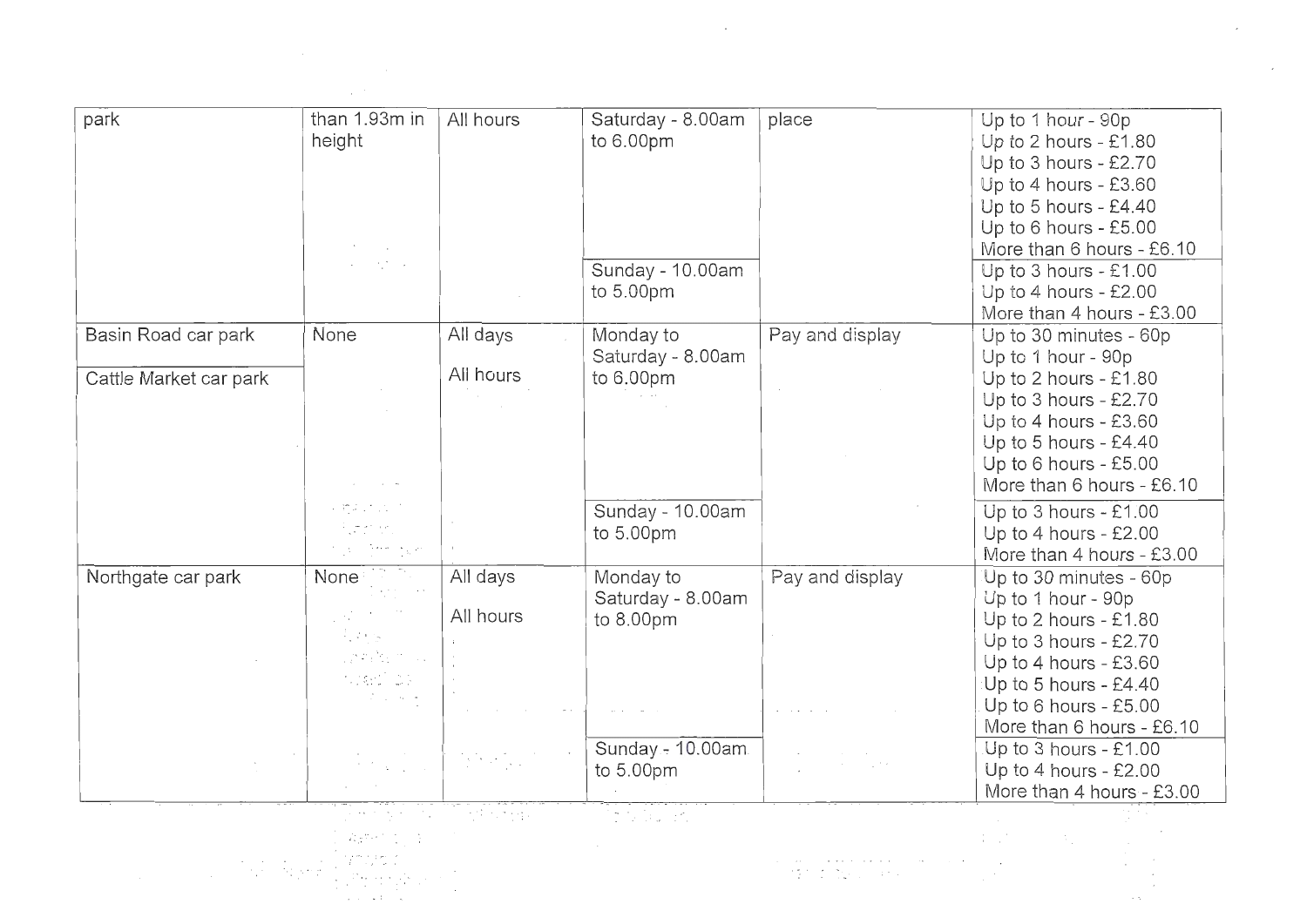| Rugby Club car park                  | None                        | All days<br>All hours | Monday to<br>Saturday<br>9.00am to 5.30pm                                               | Pay and display | Up to 1 hour - 50p<br>Up to 2 hours - £1.00<br>Up to 3 hours - £1.50<br>Up to 4 hours - £2.00<br>Up to 5 hours - £2.50<br>More than 5 hours - £3.50                                                      |
|--------------------------------------|-----------------------------|-----------------------|-----------------------------------------------------------------------------------------|-----------------|----------------------------------------------------------------------------------------------------------------------------------------------------------------------------------------------------------|
| Westgate car park                    | None                        | All days<br>All hours | Monday to<br>Saturday<br>8.00am to 6.00pm                                               | Pay and display | Up to 30 minutes - 60p<br>Up to 1 hour - 90p<br>Up to 2 hours - £1.80<br>Up to 3 hours - $£2.70$<br>Up to 4 hours - £3.60<br>Up to 5 hours - £4.60<br>Up to 6 hours - £5.50<br>More than 6 hours - £6.70 |
|                                      |                             |                       | Sunday - 10.00am<br>to 5.00pm<br><b>CHICHESTER CITY - FREE OF CHARGE PARKING PLACES</b> |                 | Up to 3 hours - £1.00<br>Up to 4 hours - £2.00<br>More than 4 hours - £3.00                                                                                                                              |
|                                      |                             |                       |                                                                                         |                 |                                                                                                                                                                                                          |
| Florence Road car park               | None                        | All days<br>All hours | Free of charge -<br>maximum stay 3<br>hours, no return<br>within 3 hours                | Free of charge  | Free of charge                                                                                                                                                                                           |
|                                      |                             |                       | CHICHESTER CITY - COACH AND LORRY PARKING PLACE                                         |                 |                                                                                                                                                                                                          |
| Coach and Lorry park,<br>Via Ravenna | Coaches and<br>lorries only | All days<br>All hours | Monday to<br>Saturday -<br>maximum 24 hours<br>Sunday - 10.00am<br>to 5.00pm            | Pay and display | Coaches and Lorries:<br>Up to 2 hours - $£3.50$<br>More than 2 hours for a<br>maximum of 24 hours -<br>£7.00                                                                                             |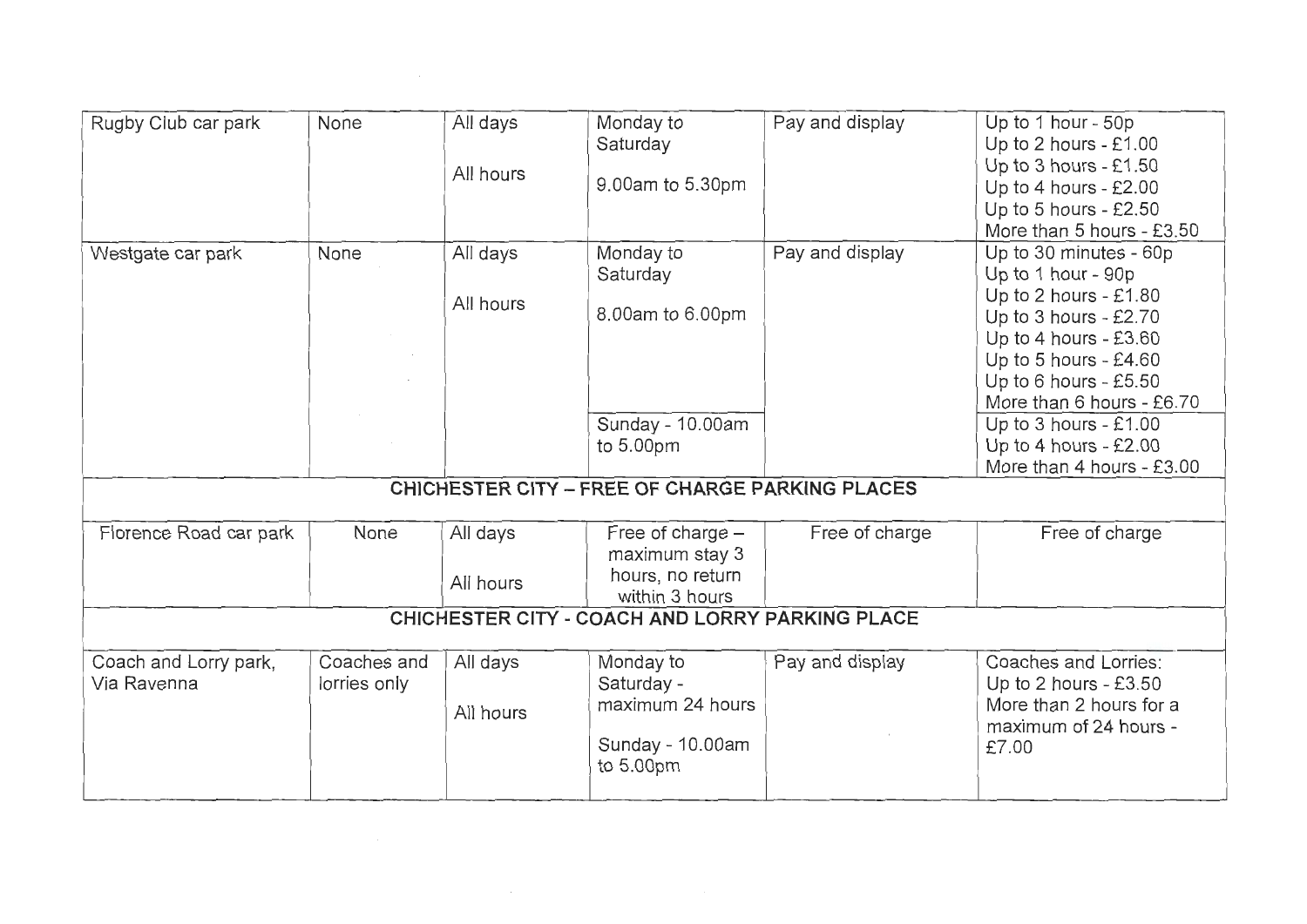| Lorries: Monday to                |                                   |
|-----------------------------------|-----------------------------------|
| Sunday - $5.00$ pm<br>to Midnight | Lorries:<br>Overnight fee - £7.00 |
|                                   |                                   |

 $\sim 10^{-1}$ 

 $\mathcal{A}^{\pm}$ 

| COASTAL AND RURAL PAY AND DISPLAY PARKING PLACES |                                                                                                                                                                                                                         |                       |                                      |                 |                                                                                                                                                                                                                                                                        |  |
|--------------------------------------------------|-------------------------------------------------------------------------------------------------------------------------------------------------------------------------------------------------------------------------|-----------------------|--------------------------------------|-----------------|------------------------------------------------------------------------------------------------------------------------------------------------------------------------------------------------------------------------------------------------------------------------|--|
|                                                  |                                                                                                                                                                                                                         |                       |                                      |                 |                                                                                                                                                                                                                                                                        |  |
| <b>BOSHAM</b>                                    |                                                                                                                                                                                                                         |                       |                                      |                 |                                                                                                                                                                                                                                                                        |  |
|                                                  |                                                                                                                                                                                                                         |                       |                                      |                 |                                                                                                                                                                                                                                                                        |  |
| Bosham Lane car park off<br><b>Bosham Lane</b>   | Passenger<br>vehicle,<br>light goods<br>vehicle, a<br>vehicle<br>displaying a<br>disabled<br>person's<br>badge,<br>motor cycle.<br>Coaches<br>and lorries<br>in parking<br>bays<br>marked for<br>coaches<br>and lorries | All days<br>All hours | Monday to Sunday<br>8.00am to 6.00pm | Pay and display | Up to 1 hour - 70p<br>Up to 2 hours - £1.80<br>Up to 3 hours - $£2.40$<br>Up to 4 hours - £3.50<br>Up to 6 hours - £3.90<br>Up to 24 hours - £4.10<br>Up to 48 hours - £6.20<br>Additional 24 hours -<br>£3.10<br>Up to a 7 day maximum -<br>£18.50<br>Coaches - £6.50 |  |
| <b>BRACKLESHAM BAY</b>                           |                                                                                                                                                                                                                         |                       |                                      |                 |                                                                                                                                                                                                                                                                        |  |

 $\sim 10^{-11}$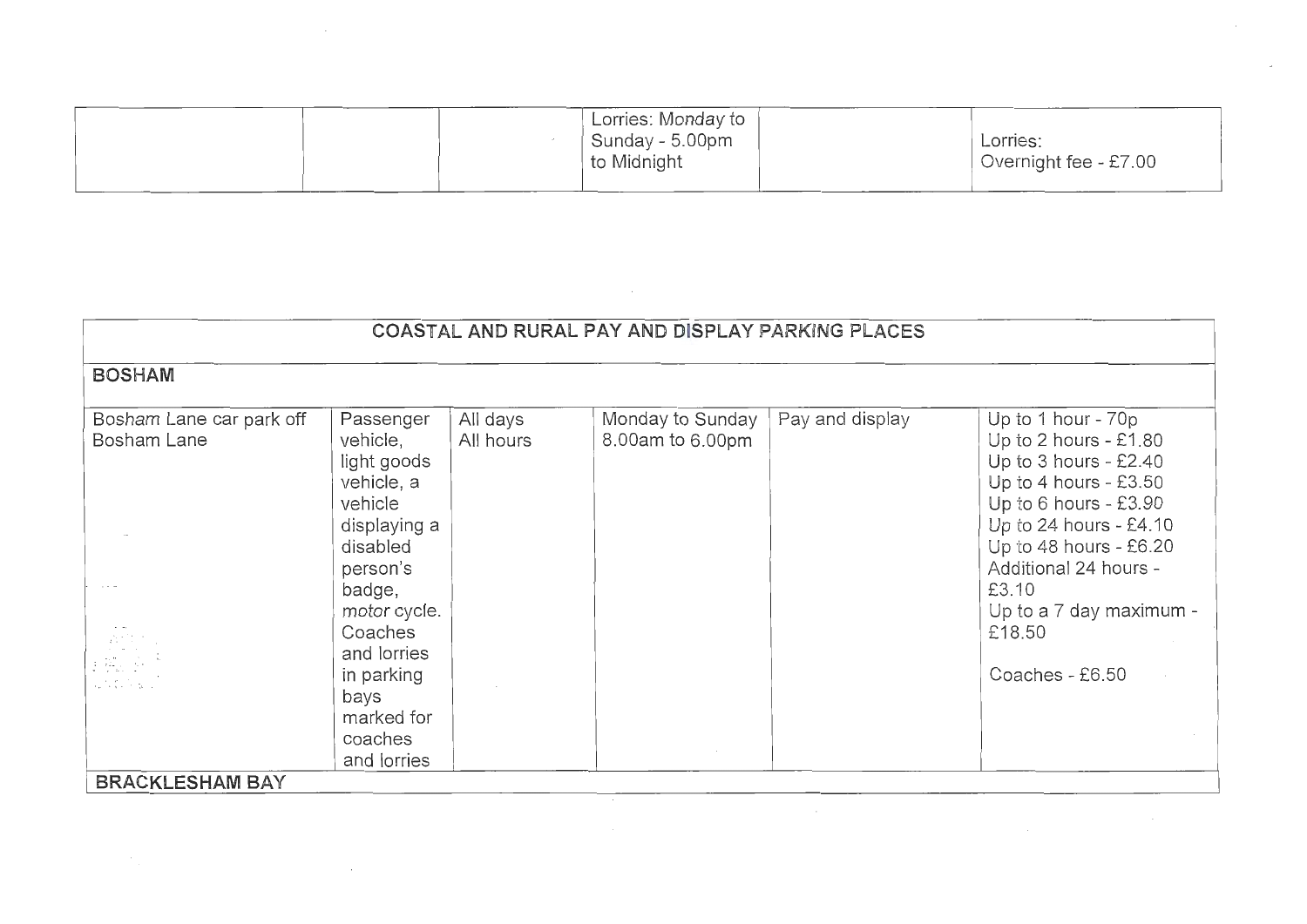| Bracklesham Lane Car<br>Park, Bracklesham Lane                                              | None                                                           | All days<br>All hours | 1 <sup>st</sup> April to 31 <sup>st</sup><br>October - Monday<br>to Sunday -<br>8.00am to 6.00pm      | Pay and display | Up to 2 hours - $£2.20$<br>Up to 4 hours - £4.20<br>More than 4 hours - £5.40 |
|---------------------------------------------------------------------------------------------|----------------------------------------------------------------|-----------------------|-------------------------------------------------------------------------------------------------------|-----------------|-------------------------------------------------------------------------------|
|                                                                                             |                                                                |                       | 1 <sup>st</sup> November to<br>31 <sup>st</sup> March -<br>Monday to Sunday<br>$-8.00am$ to<br>6.00pm |                 | Up to 2 hours - 70p<br>More than 2 hours - £1.80                              |
| <b>WEST / EAST WITTERING</b>                                                                |                                                                |                       |                                                                                                       |                 |                                                                               |
| Marine Drive car park,<br>Marine Drive (excluding the<br>general season ticket car<br>park) | Passenger<br>vehicle,<br>light goods<br>vehicle, a<br>vehicle  | All days<br>All hours | 1 <sup>st</sup> April to 31 <sup>st</sup><br>October - Monday<br>to Sunday -<br>8.00am to 6.00pm      | Pay and display | Up to 2 hours - $£2.20$<br>Up to 4 hours - £4.20<br>More than 4 hours - £5.50 |
|                                                                                             | displaying a<br>disabled<br>person's<br>badge,<br>motor cycle. |                       | 1 <sup>st</sup> November to<br>$31st$ March -<br>Monday to Sunday<br>$-8.00am$ to<br>6.00pm           |                 | Up to 2 hours - 70p<br>More than 2 hours - £1.80                              |
|                                                                                             | Large<br>vehicle<br>bays for<br>campervans<br>and cars         |                       | 1 <sup>st</sup> April to 31 <sup>st</sup><br>October - Monday<br>to Sunday -<br>8.00am to 6.00pm      |                 | Up to 2 hours - $£3.00$<br>More than 2 hours - £6.00                          |

 $\mathcal{L}(\mathcal{L}^{\mathcal{L}})$  and  $\mathcal{L}(\mathcal{L}^{\mathcal{L}})$  . The contribution of  $\mathcal{L}^{\mathcal{L}}$ 

 $\mathcal{L}_{\text{max}}$  and  $\mathcal{L}_{\text{max}}$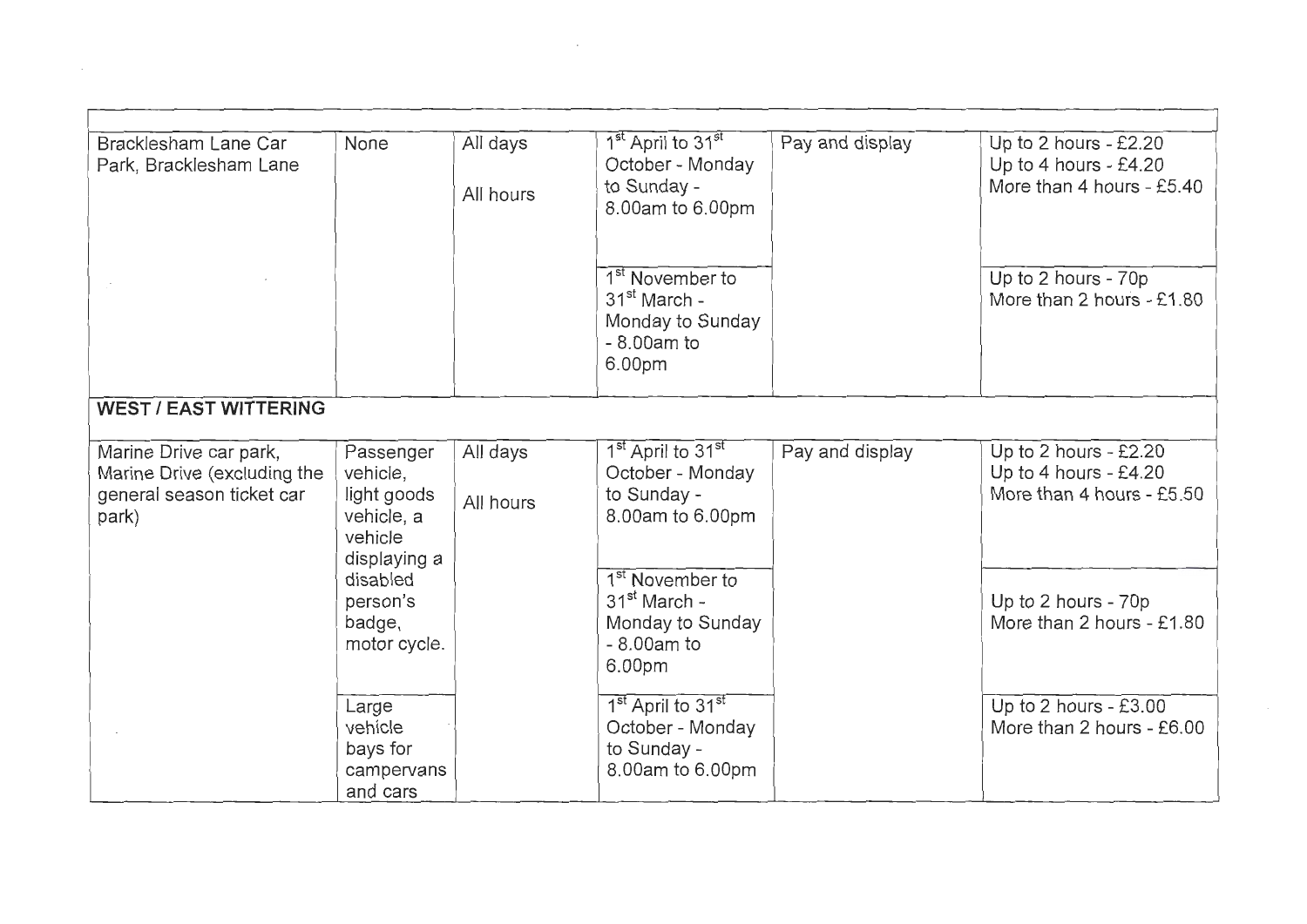|                                                  | with trailers                                                                                                                                                                                                           |                       |                                             |                 |                                                                                                                                                                                                    |
|--------------------------------------------------|-------------------------------------------------------------------------------------------------------------------------------------------------------------------------------------------------------------------------|-----------------------|---------------------------------------------|-----------------|----------------------------------------------------------------------------------------------------------------------------------------------------------------------------------------------------|
| Northern Crescent car park,<br>Northern Crescent | None                                                                                                                                                                                                                    | All days<br>All hours | Monday to<br>Saturday - 8.00am<br>to 6.00pm | Pay and display | Up to 1 hour - Free<br>Up to 2 hours - 60p<br>Up to 3 hours - 90p<br>Up to 4 hours - £1.10<br>Up to 5 hours - £1.40<br>Up to 6 hours - £1.60<br>Up to 8 hours - £2.00<br>More than 8 hours - £2.40 |
| <b>MIDHURST</b>                                  |                                                                                                                                                                                                                         |                       |                                             |                 |                                                                                                                                                                                                    |
| Grange Road car park                             | Passenger<br>vehicle,<br>light goods<br>vehicle, a<br>vehicle<br>displaying a<br>disabled<br>person's<br>badge,<br>motor cycle.<br>Coaches<br>and lorries<br>in parking<br>bays<br>marked for<br>coaches<br>and lorries | All days<br>All hours | Monday to<br>Saturday - 8.00am<br>to 6.00pm | Pay and display | Up to 2 hours - Free<br>Up to 3 hours - 80p<br>Up to 4 hours - £1.00<br>Up to 5 hours - $£1.30$<br>Up to 6 hours - £1.50<br>Up to 8 hours - £1.90<br>More than 8 hours - £2.40                     |
| Post Office car park,<br>Grange Road             | Passenger<br>vehicle,                                                                                                                                                                                                   | All days              | Monday to<br>Saturday - 8.00am              | Pay and display | Up to 1 hour - Free<br>Up to 2 hours - 60p                                                                                                                                                         |

 $\mathcal{L}(\mathcal{L})$  and  $\mathcal{L}(\mathcal{L})$  . The set of  $\mathcal{L}(\mathcal{L})$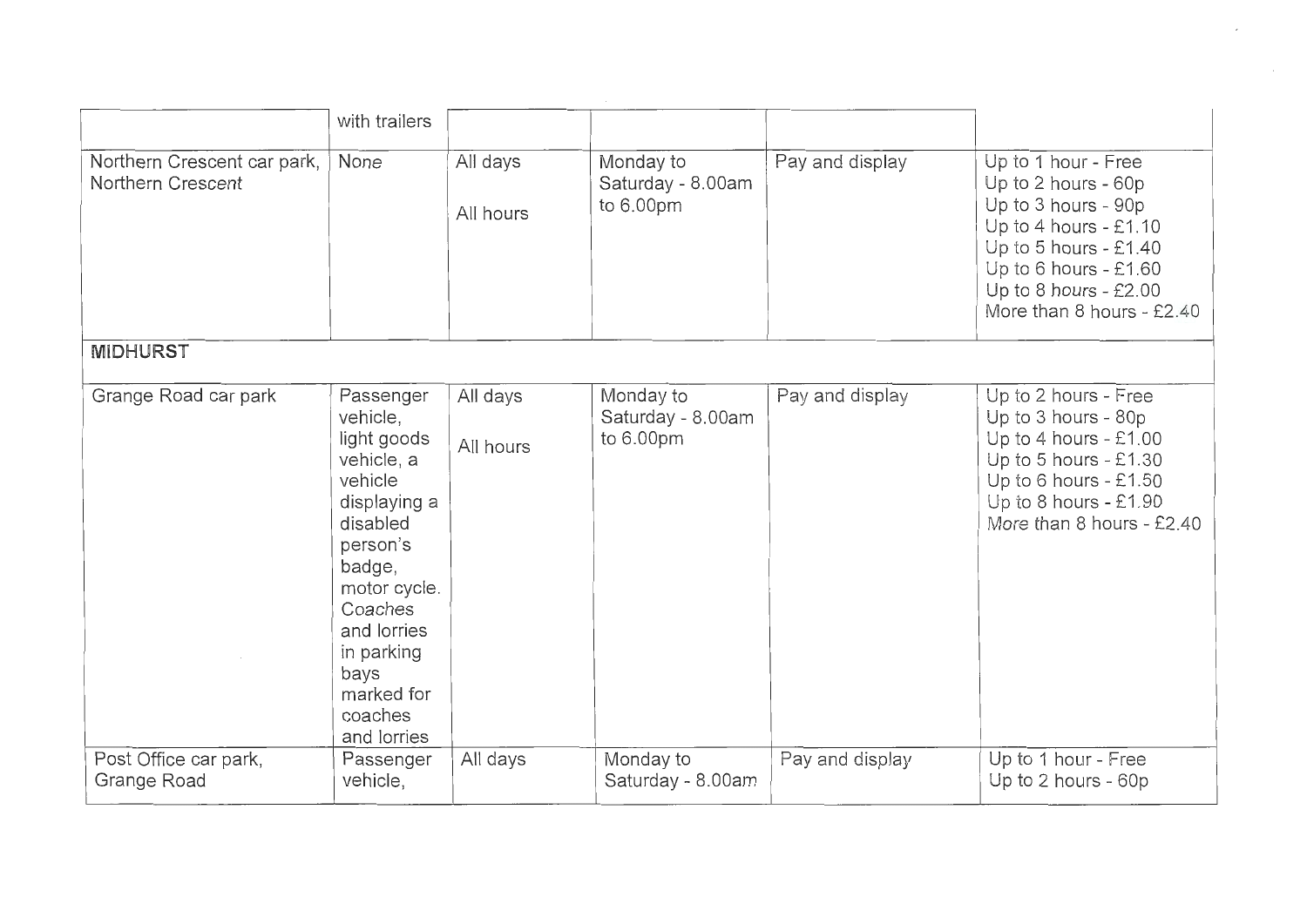| North Street car park, North<br><b>Street</b><br><b>PETWORTH</b> | light goods<br>vehicle, a<br>vehicle<br>displaying a<br>disabled<br>person's<br>badge,<br>motor cycle.<br>Coaches<br>and lorries<br>in parking<br>bays<br>marked for<br>coaches<br>and lorries | All hours             | to 6.00pm                                   | Pay and display | Up to 3 hours - 90p<br>Up to 4 hours - £1.10<br>Up to 5 hours - $£1.40$<br>Up to 6 hours - £1.60<br>Up to 8 hours - $£2.00$<br>More than 8 hours - £2.40                                               |
|------------------------------------------------------------------|------------------------------------------------------------------------------------------------------------------------------------------------------------------------------------------------|-----------------------|---------------------------------------------|-----------------|--------------------------------------------------------------------------------------------------------------------------------------------------------------------------------------------------------|
| Pound Street car park,<br>Pound Street                           | Passenger<br>vehicle,<br>light goods<br>vehicle, a<br>vehicle<br>displaying a<br>disabled<br>person's<br>badge,<br>motor cycle.<br>Coaches<br>and lorries<br>in parking<br>bays<br>marked for  | All days<br>All hours | Monday to<br>Saturday - 8.00am<br>to 6.00pm | Pay and display | Up to 1 hour - Free<br>Up to 2 hours - 60p<br>Up to 3 hours - 90p<br>Up to 4 hours - £1.10<br>Up to 5 hours - $£1.40$<br>Up to 6 hours - £1.60<br>Up to 8 hours - $£2.00$<br>More than 8 hours - £2.40 |

 $\sim 10^{11}$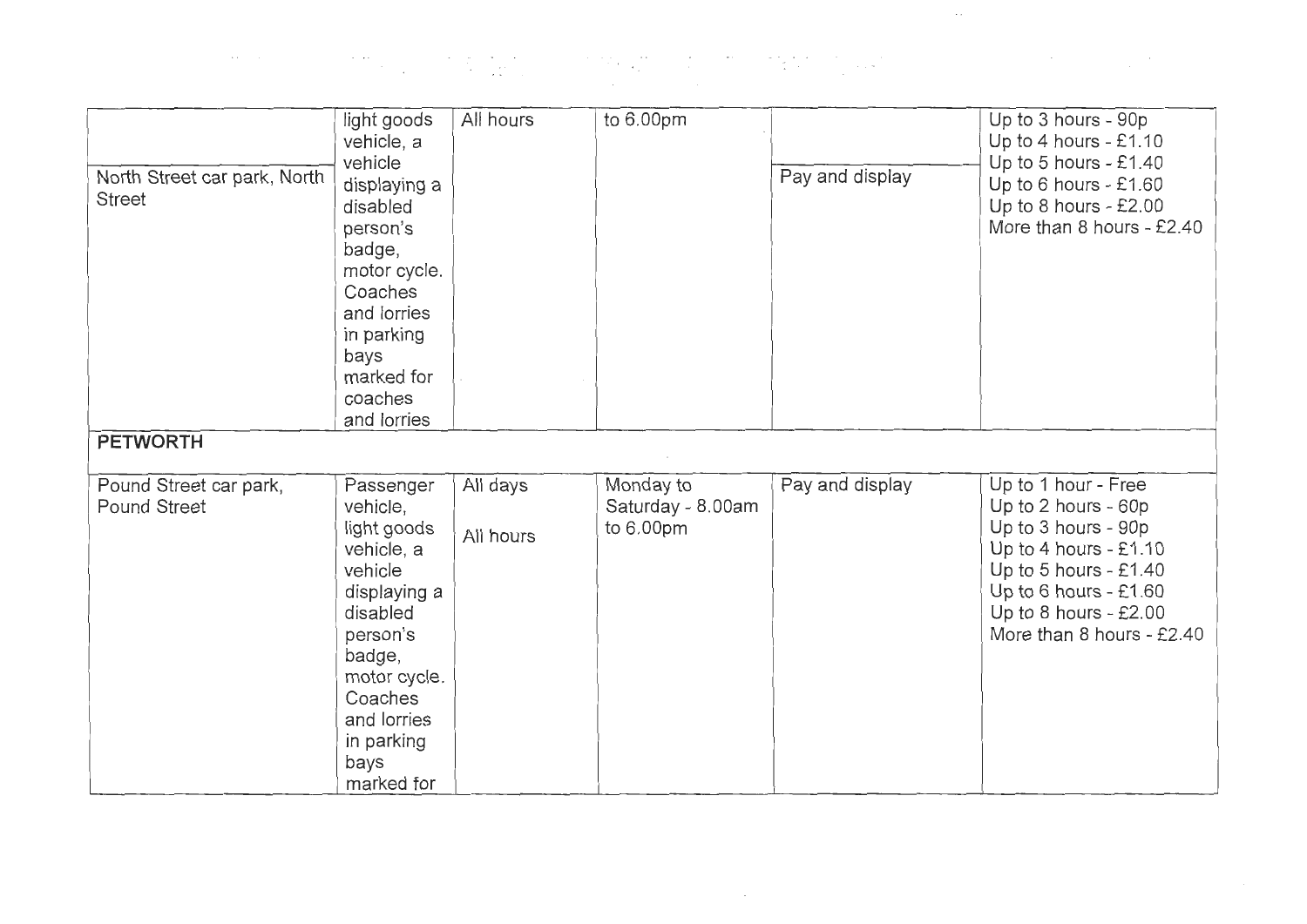|                                                  | coaches<br>and lorries |                       |                                                                                                  |                 |                                                                                                                                                                                                          |
|--------------------------------------------------|------------------------|-----------------------|--------------------------------------------------------------------------------------------------|-----------------|----------------------------------------------------------------------------------------------------------------------------------------------------------------------------------------------------------|
| <b>SELSEY</b>                                    |                        |                       |                                                                                                  |                 |                                                                                                                                                                                                          |
| East Street car park, East<br><b>Street</b>      | None                   | All days<br>All hours | Monday to<br>Saturday - 8.00am<br>to 6.00pm                                                      | Pay and display | Up to 1 hour - Free<br>Up to 2 hours - 60p<br>Up to 3 hours - 90p<br>Up to 4 hours $-$ £1.10<br>Up to 5 hours - $£1.40$<br>Up to 6 hours - £1.60<br>Up to 8 hours - $£2.00$<br>More than 8 hours - £2.40 |
| East Beach car park                              | None                   | All days<br>All hours | 1 <sup>st</sup> April to 31 <sup>st</sup><br>October - Monday<br>to Sunday -<br>8.00am tc 6.00pm | Pay and display | Up to 1 hour - 40p<br>More than 1 hour - £1.70                                                                                                                                                           |
| Selsey Marine car park,<br><b>Hillfield Road</b> | None                   | All days<br>All hours | 1 <sup>st</sup> April to 31 <sup>st</sup><br>October - Monday<br>to Sunday -<br>8.00am to 6.00pm | Pay and display | Up to 1 hour - 40p<br>More than 1 hour - £1.70                                                                                                                                                           |
|                                                  |                        |                       | COASTAL AND RURAL FREE OF CHARGE PARKING PLACES                                                  |                 |                                                                                                                                                                                                          |
| <b>FERNHURST</b>                                 |                        |                       |                                                                                                  |                 |                                                                                                                                                                                                          |
| Fernhurst car park                               | None                   | All days              | Free of charge                                                                                   | Free of charge  | Free of charge                                                                                                                                                                                           |
|                                                  |                        | All hours             |                                                                                                  |                 |                                                                                                                                                                                                          |

 $\sim 10^{11}$  m  $^{-1}$ 

 $\sim$ 

 $\sim 10^{-11}$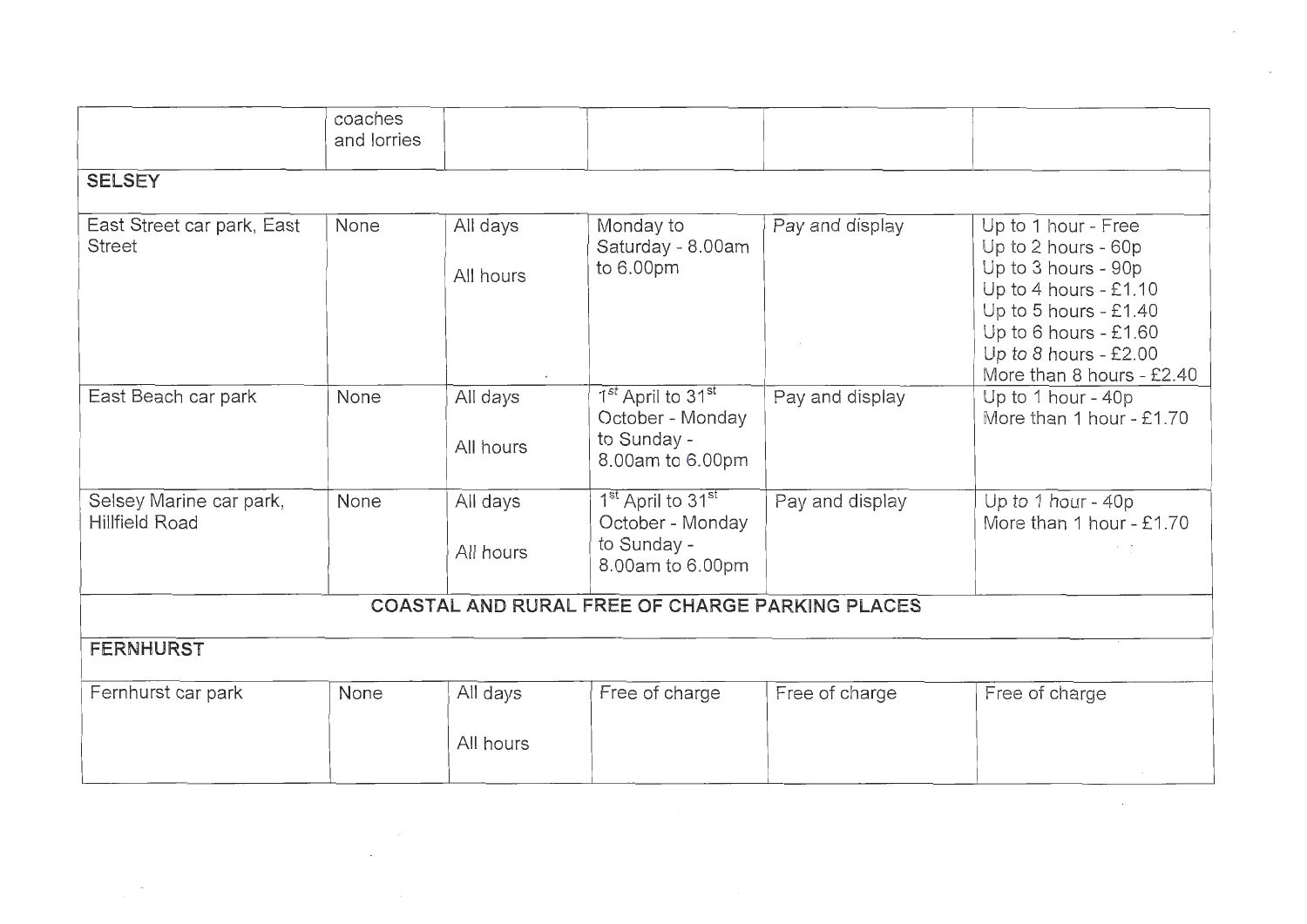| <b>PETWORTH</b> |      |                       |                |                |                |
|-----------------|------|-----------------------|----------------|----------------|----------------|
| Sylvia Beaufoy  | None | All days<br>All hours | Free of charge | Free of charge | Free of charge |

 $\label{eq:2.1} \mathcal{A} = \mathcal{A} \otimes \mathcal{A} \otimes \mathcal{A} \otimes \mathcal{A} \otimes \mathcal{A}$ 

 $\mathcal{L}^{\mathcal{L}}(\mathcal{L}^{\mathcal{L}}(\mathcal{L}^{\mathcal{L}}))$  and  $\mathcal{L}^{\mathcal{L}}(\mathcal{L}^{\mathcal{L}}(\mathcal{L}^{\mathcal{L}}))$ 

| CHICHESTER CITY - SEASON TICKET ONLY PARKING PLACES                       |                                                                                                      |                                                               |                                                                                |                                                                                |                                                                                                                                                                                            |  |  |  |
|---------------------------------------------------------------------------|------------------------------------------------------------------------------------------------------|---------------------------------------------------------------|--------------------------------------------------------------------------------|--------------------------------------------------------------------------------|--------------------------------------------------------------------------------------------------------------------------------------------------------------------------------------------|--|--|--|
| Market Avenue car park<br>Market Road car park<br>Orchard Street car park | Vehicles<br>displaying a<br>valid season<br>ticket only or<br>electronic<br>payment has<br>been made | All days<br>All hours                                         | Monday to<br>Saturday - 8.00am<br>to 6.00pm<br>Sunday - 10.00am<br>to 5.00pm   | Pay and display                                                                | £90 per month (£513.00 when 6<br>months purchased (5%<br>discount); $£753.30$ when $9$<br>months purchased (7%<br>discount); and £990.00 when 12<br>months purchased (1 month<br>$free)$ ) |  |  |  |
|                                                                           | CHICHESTER CITY - ROVING SEASON TICKET PARKING PLACES                                                |                                                               |                                                                                |                                                                                |                                                                                                                                                                                            |  |  |  |
| Basin Road car park<br>Cattle Market car park                             | Vehicles<br>displaying a<br>valid season<br>ticket only or<br>electronic<br>payment has<br>been made | All days<br>All hours<br>$\sim$ $\times$ $\sim$ $\sim$ $\sim$ | Monday to<br>Saturday - 8.00am<br>to $6.00pm$<br>Sunday - 10.00am<br>to 5.00pm | Pay and display<br>$\mathcal{F}_1$ , and $\mathcal{F}_2$ , and $\mathcal{F}_3$ | £56.00* per month - * £319.20<br>when 6 months purchased (5%<br>discount); £468.72 when 9<br>months purchased (7%<br>discount); and £616.00 when 12<br>months purchased (1 month<br>free)  |  |  |  |
| Northgate car park                                                        | Vehicles<br>displaying a<br>valid season                                                             | All days<br>All hours                                         | Monday to<br>Saturday - 8.00am<br>to 8.00pm                                    | Pay and display                                                                | £56.00* per month - * £319.20<br>when 6 months purchased (5%<br>discount); £468.72 when 9                                                                                                  |  |  |  |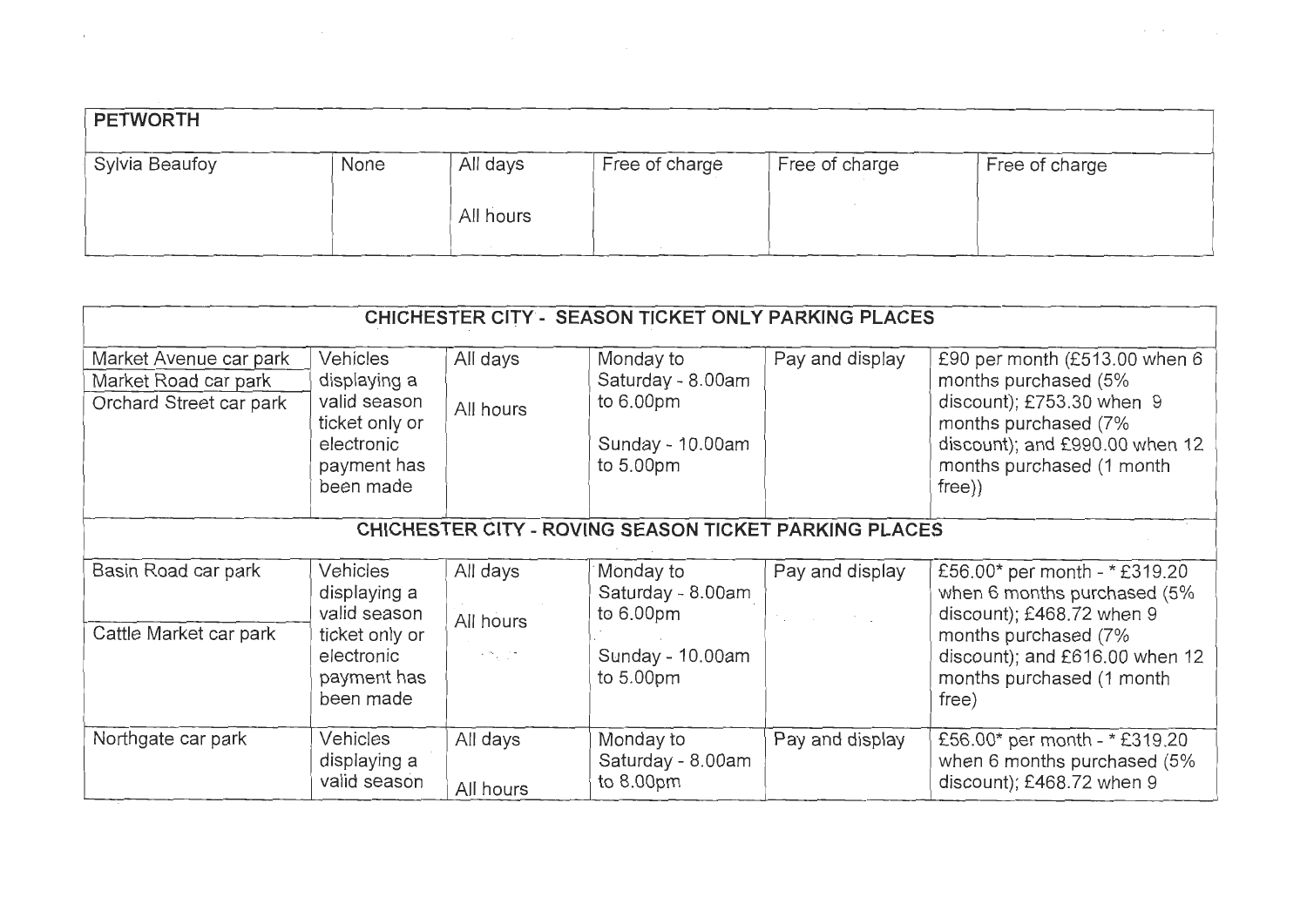|                                                                            | ticket only or<br>electronic<br>payment has<br>been made                                             |                       | Sunday - 10.00am<br>to 5.00pm                                                   |                              | months purchased (7%<br>discount); and £616.00 when12<br>months purchased (1 month<br>free)                                                                                              |  |
|----------------------------------------------------------------------------|------------------------------------------------------------------------------------------------------|-----------------------|---------------------------------------------------------------------------------|------------------------------|------------------------------------------------------------------------------------------------------------------------------------------------------------------------------------------|--|
| Basin Road car park<br>Cattle Market car park                              | Vehicles<br>displaying a<br>valid season<br>ticket only or<br>electronic<br>payment has<br>been made | All days<br>All hours | Monday to<br>Saturday - 8.00am<br>to 6.00pm<br>Sunday - 10.00am<br>to 5.00pm    | Pay and display              | Part-time Season Ticket<br>£34.00 per month - 1-12 months<br>can be purchased in advance.                                                                                                |  |
| Northgate car park                                                         | Vehicles<br>displaying a<br>valid season<br>ticket only or<br>electronic<br>payment has<br>been made | All days<br>All hours | Monday to<br>Saturday - 8.00am<br>to 8.00pm<br>Sunday - 10.00am<br>to 5.00pm    | Pay and display              | Part-time Season Ticket<br>£34.00 per month - 1-12 months<br>can be purchased in advance.                                                                                                |  |
| CHICHESTER CITY - AVENUE DE CHARTRES CAR PARK SEASON TICKET PARKING PLACES |                                                                                                      |                       |                                                                                 |                              |                                                                                                                                                                                          |  |
| Avenue de Chartres car<br>park                                             | Vehicles<br>displaying a<br>valid season<br>ticket only or<br>electronic<br>payment has<br>been made | All days<br>All hours | Monday to<br>Saturday - 8.00am<br>to 6.00pm<br>Sunday - $10.00$ am<br>to 5.00pm | Pay on foot<br>parking place | £48.00* per month - *£273.60<br>when 6 months purchased (5%<br>discount); £401.76 when 9<br>months purchased (7%<br>discount); and £528.00 when 12<br>months purchased (1 month<br>free) |  |
| CHICHESTER CITY - RUGBY CLUB CAR PARK SEASON TICKET PARKING PLACES         |                                                                                                      |                       |                                                                                 |                              |                                                                                                                                                                                          |  |

 $\sim$ 

 $\sim 10^{-10}$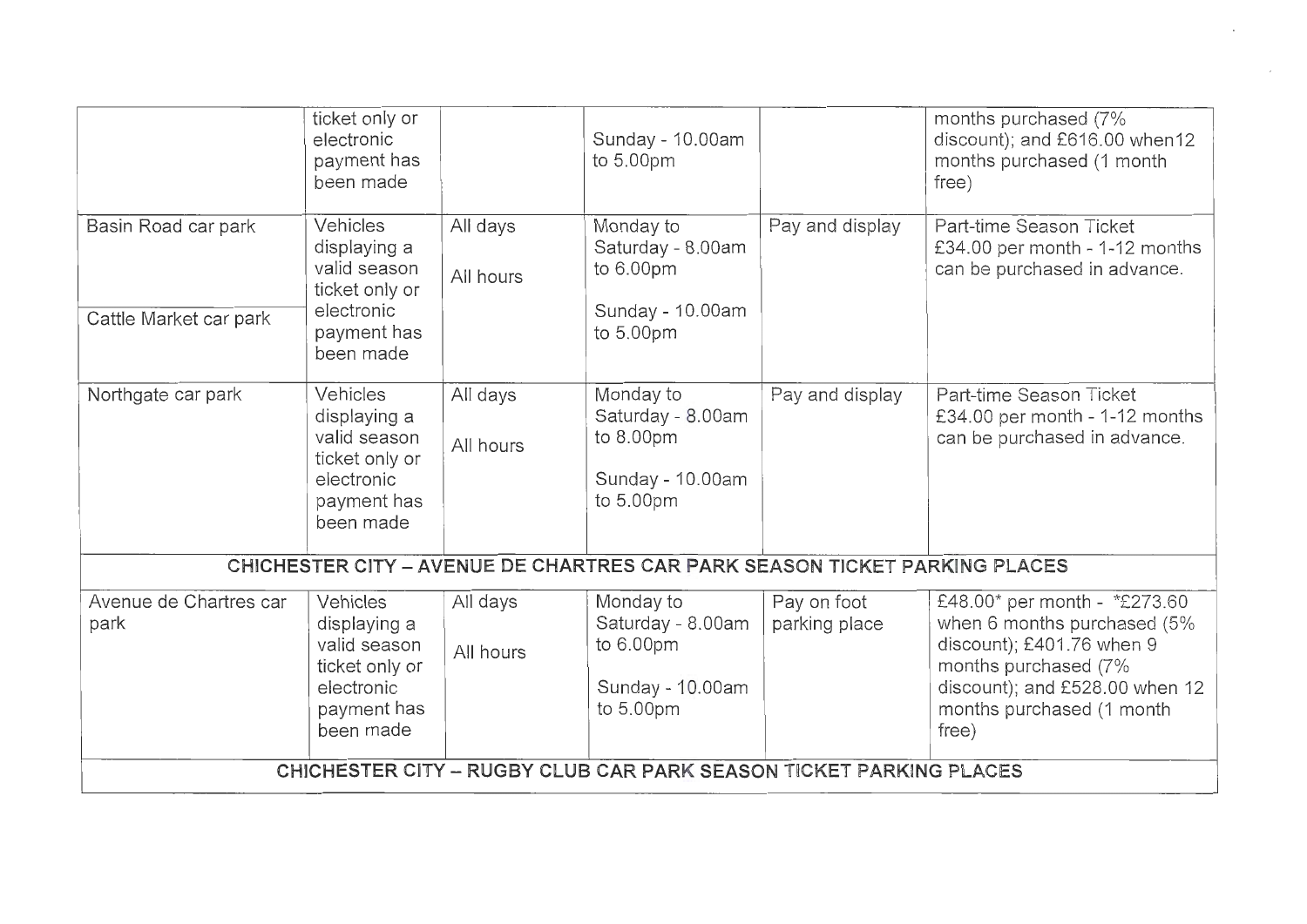| Rugby Club car park | <b>Vehicles</b><br>displaying a | All days  | Monday to<br>Saturday | Pay and display | $£500.00$ per year<br>£150.00 quarterly |
|---------------------|---------------------------------|-----------|-----------------------|-----------------|-----------------------------------------|
|                     | valid season<br>ticket only     | All hours | 9.00am to 5.30pm      |                 |                                         |

| <b>COASTAL AND RURAL SEASON TICKET PARKING CHARGES/PLACES</b>                |                                                                                                             |                       |                                                                                          |                 |                                                                  |  |
|------------------------------------------------------------------------------|-------------------------------------------------------------------------------------------------------------|-----------------------|------------------------------------------------------------------------------------------|-----------------|------------------------------------------------------------------|--|
| Bosham Lane car park off<br>Bosham Lane, Bosham                              | <b>Vehicles</b><br>displaying a<br>valid season<br>ticket only or<br>electronic<br>payment has<br>been made | All days<br>All hours | All days<br>All hours                                                                    | Pay and display | £20.50 per month<br>1 - 12 months can be<br>purchased in advance |  |
| Marine Drive car park, West<br>Wittering (general season<br>ticket car park) | <b>Vehicles</b><br>displaying a<br>valid season<br>ticket only or<br>electronic<br>payment has<br>been made | All days<br>All hours | Only available 1<br>April to 31 October<br>- Monday to<br>Sunday - 8.00am<br>to $6.00pm$ | Pay and display | £18.00 per month<br>1 - 7 months can be<br>purchased in advance  |  |
| Pound Street, Petworth                                                       | Vehicles<br>displaying a<br>valid season<br>ticket only or                                                  | All days              | Monday to<br>Saturday - 8.00am<br>to 6.00pm                                              | Pay and display | £18.00 per month<br>1 - 12 months can be<br>purchased in advance |  |

 $\mathcal{L}(\mathcal{L}(\mathcal{L}))$  and  $\mathcal{L}(\mathcal{L}(\mathcal{L}))$  . The contribution of the contribution of the contribution of the contribution of the contribution of the contribution of the contribution of the contribution of the contribut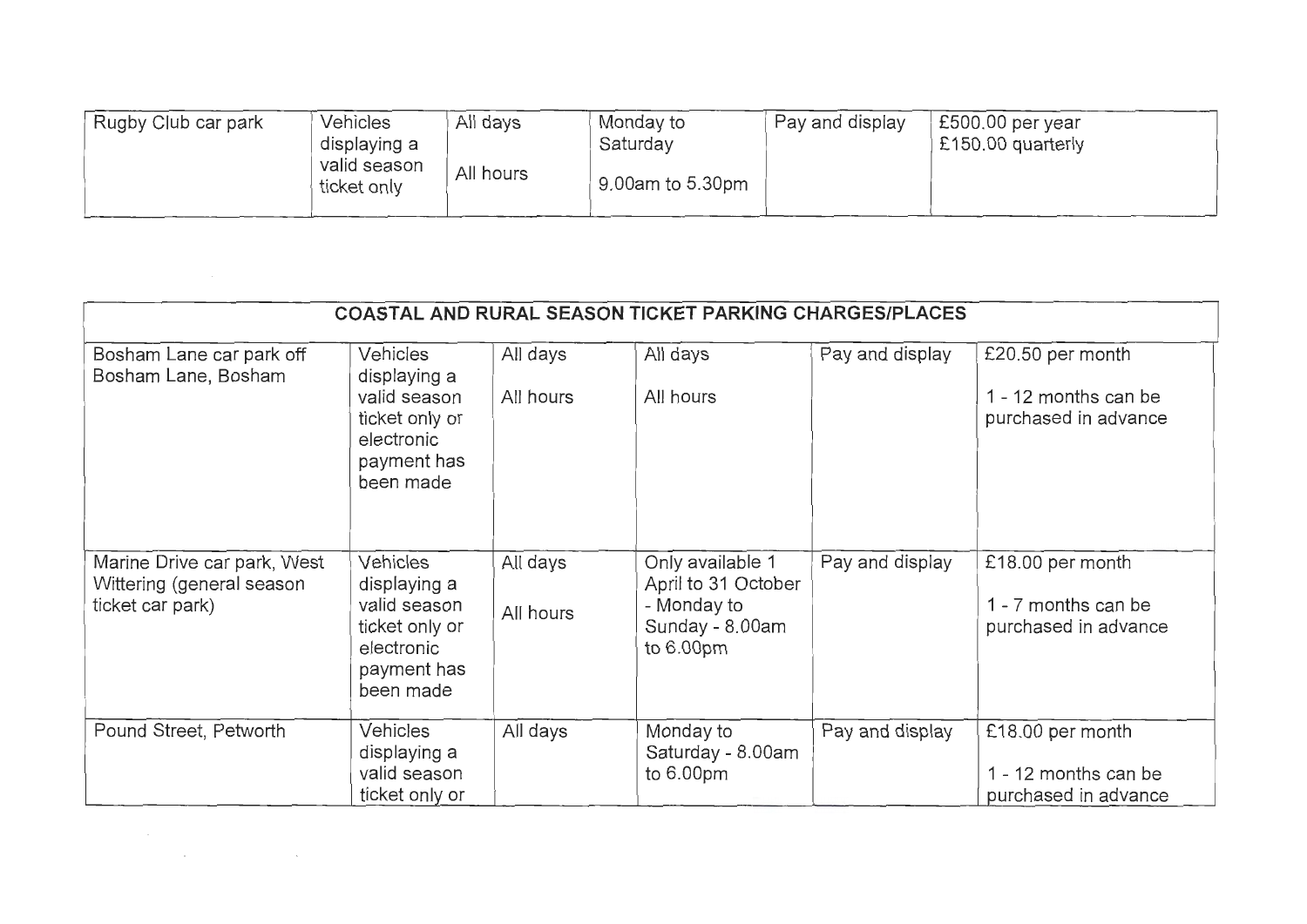|                                           | electronic<br>payment has<br>been made                                                               | All hours             |                                             |                 |                                                                  |
|-------------------------------------------|------------------------------------------------------------------------------------------------------|-----------------------|---------------------------------------------|-----------------|------------------------------------------------------------------|
| Grange Road car park,<br><b>Midhurst</b>  | Vehicles<br>displaying a<br>valid season<br>ticket only or<br>electronic<br>payment has<br>been made | All days<br>All hours | Monday to<br>Saturday - 8.00am<br>to 6.00pm | Pay and display | £18.00 per month<br>1 - 12 months can be<br>purchased in advance |
| Post Office, Grange Road,<br>Midhurst     | Vehicles<br>displaying a<br>valid season<br>ticket only or<br>electronic<br>payment has<br>been made | All days<br>All hours | Monday to<br>Saturday - 8.00am<br>to 6.00pm | Pay and display | £18.00 per month<br>1 - 12 months can be<br>purchased in advance |
| North Street car park,<br><b>Midhurst</b> | Vehicles<br>displaying a<br>valid season<br>ticket only or<br>electronic<br>payment has<br>been made | All days<br>All hours | Monday to<br>Saturday - 8.00am<br>to 6.00pm | Pay and display | £18.00 per month<br>1 - 12 months can be<br>purchased in advance |
| East Street car park, Selsey              | Vehicles<br>displaying a<br>valid season<br>ticket only or                                           | All days<br>All hours | Monday to<br>Saturday - 8.00am<br>to 6.00pm | Pay and display | £18.00 per month<br>1 - 12 months can be<br>purchased in advance |

 $\mathbf{r}$ 

 $\mathcal{A}^{\text{max}}_{\text{max}}$